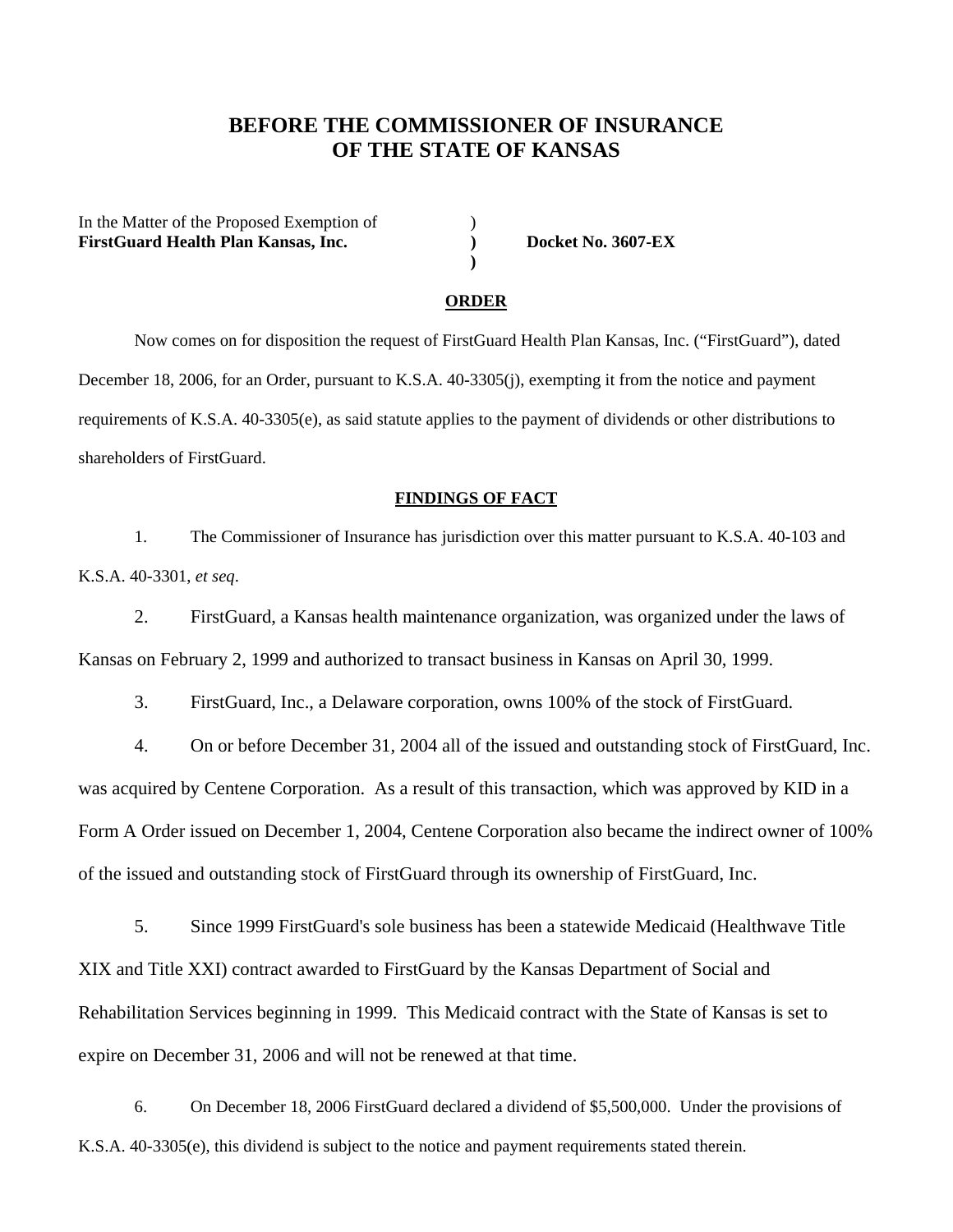7. On December 18, 2006 FirstGuard advised the Commissioner of the declaration of the \$5,500,000 dividend but requested a waiver of the ten (10) day notice and payment requirements stated in K.S.A. 40-3305(e), and also requested approval for the dividend to be paid on or before December 29, 2006.

8. On December 18, 2006 FirstGuard also requested approval for the dividend to be paid to

FirstGuard's indirect parent company, Centene Corporation, rather than its immediate parent company, FirstGuard, Inc.

9. As of September 30, 2006 FirstGuard had Surplus of \$29,169,373 and Unassigned Surplus of

\$20,534,257. After payment of the proposed dividend First Guard will have Surplus of approximately \$23,669,373.

10. FirstGuard's Form A Order, dated December 1, 2004, required FirstGuard to establish and maintain capital and surplus at a minimum of \$15,000,000. However, since FirstGuard will discontinue writing business in the state of Kansas on December 31, 2006, its compliance with the capital and surplus requirements stated in the Form A Order will not be required by the Commissioner.

#### **CONCLUSIONS OF LAW**

11. K.S.A. 40-3305(e) provides, in part, as follows:

(e) . . . each registered insurer shall report all dividends and other distributions to shareholders within five business days following its declaration. Any such dividend or distribution shall not be paid for at least 10 business days from the commissioner's receipt of the notice of its declaration.

 12. K.S.A. 40-3305(j) provides as follows: " The provisions of this section shall not apply to any information or transaction if and to the extent the commissioner of insurance by order shall exempt the same from the provisions of this section."

 13. Based upon the information enumerated in the Findings of Fact contained in paragraphs one through ten above FirstGuard should be exempted from complying with the notice and payment requirements stated in K.S.A. 40-3305.

### **IT IS THEREFORE ORDERED BY THE COMMISSIONER OF INSURANCE THAT:**

 1. FirstGuard Health Plan Kansas, Inc shall be exempt from the notice and payment requirements stated in K.S.A. 40-3305(e), as they apply to the dividend distribution declared on December 18, 2006, and the request to pay the dividend on or before December 29, 2006 is approved.